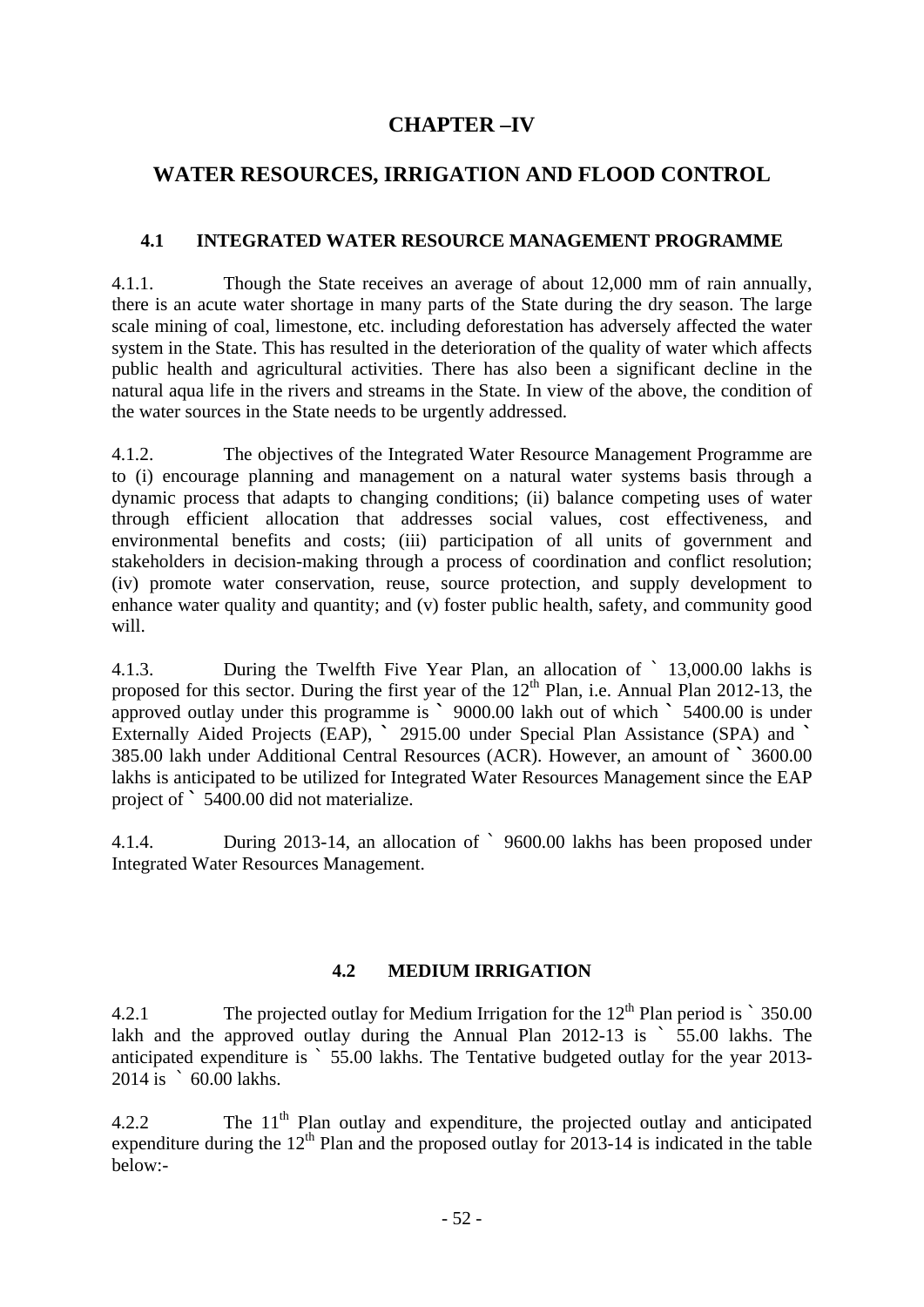|                   |             |             |                                |                          |                    |                              | in lakhs)         |
|-------------------|-------------|-------------|--------------------------------|--------------------------|--------------------|------------------------------|-------------------|
| Name of           | $11th$ Plan | $11th$ Plan | <b>Annual Plan</b>             | $12^{\text{th}}$<br>Plan | <b>Annual Plan</b> |                              | Annual            |
| <b>Scheme</b>     | Projected   | 2007-12     | 2011-12                        | Projected                | 2012-13            |                              | <b>Plan 2013-</b> |
|                   | Outlay      | Actual      | Actual                         | Outlay                   |                    | <b>Approved Antici-pated</b> | 14                |
|                   |             |             | <b>Expenditure Expenditure</b> |                          | Outlay             | Expendi-                     | <b>Proposed</b>   |
|                   |             |             |                                |                          |                    | ture                         | Outlay            |
| Medium Irrigation | 1000.00     | Nil         | 55.00                          | 350.00                   | 55.00              | 55.00                        | 60.00             |
|                   |             |             |                                |                          |                    |                              |                   |

4.2.3 During the 8<sup>th</sup> Plan, the execution of Rongai Valley Medium Irrigation Project was taken up at an estimated cost of `.1630.00lakhs. The project provides for construction of 10.50m high barrage across river Rongai and 34.177 Km length Canal. The work for construction of barrage is 95% completed. The work is now suspended due to land acquisition and Revised Estimate which is now under updation.

**4.2.4. The Working Group of the Planning Commission held on 30.04.2008 had decided to abandon the Rongai Valley Medium Irrigation Project and all accounts of the Project are to be closed. The Working Group also suggested that for the residual payment, the State Govt. will set a committee which will work out the payment, and also explore the project use in terms of Drinking Water Supply, Food storage, Pisciculture and recreation.** 

**4.2.5. Again, the Working Group of the Planning Commission which held on 19.05.2010 suggested that the outlay of Medium Irrigation have to be shifted to Minor Irrigation since the State Government decided to abandon the project.** 

**4.2.6. The Govt. of Meghalaya has closed the project in its present form however, desired that the assets already created have to be utilized.** 

#### **4.3 MINOR IRRIGATION**

4.3.1. The identified ultimate irrigation potential of the State is approximately 2.18 Lakhs hectare. The irrigation potential created up to the end of 2011-12 is about 40,312.53 Ha which is 18.50 % of the ultimate potential. Out of this, 38,399.08 Ha is under Surface water and 1913.45 Ha is under Ground water. The number of completed schemes is 444 Surface Water Schemes, 9 Nos. Deep Tube Wells and a cluster of Shallow Tube Wells.

4.3.2. The schemes are funded mainly by the Government of India under the Accelerated Irrigation Benefit Programme (AIBP). Some are also funded by NABARD under the RIDF schemes, while there are also few projects being taken up under the State Plan.

4.3.3. The proposed outlay during the Twelfth Plan (2012-2017) is **`** 76,000.00 lakhs. In the first year of the  $12<sup>th</sup>$  Plan, i.e. Annual Plan 2012-13, the approved outlay was **`** 10150.00 lakh which includes **`** 7500.00 lakh under AIBP and **`** 850.00 lakhs of NABARD Loan. It is anticipated that the Plan allocation of **`** 10150.00 lakh will be utilised in full.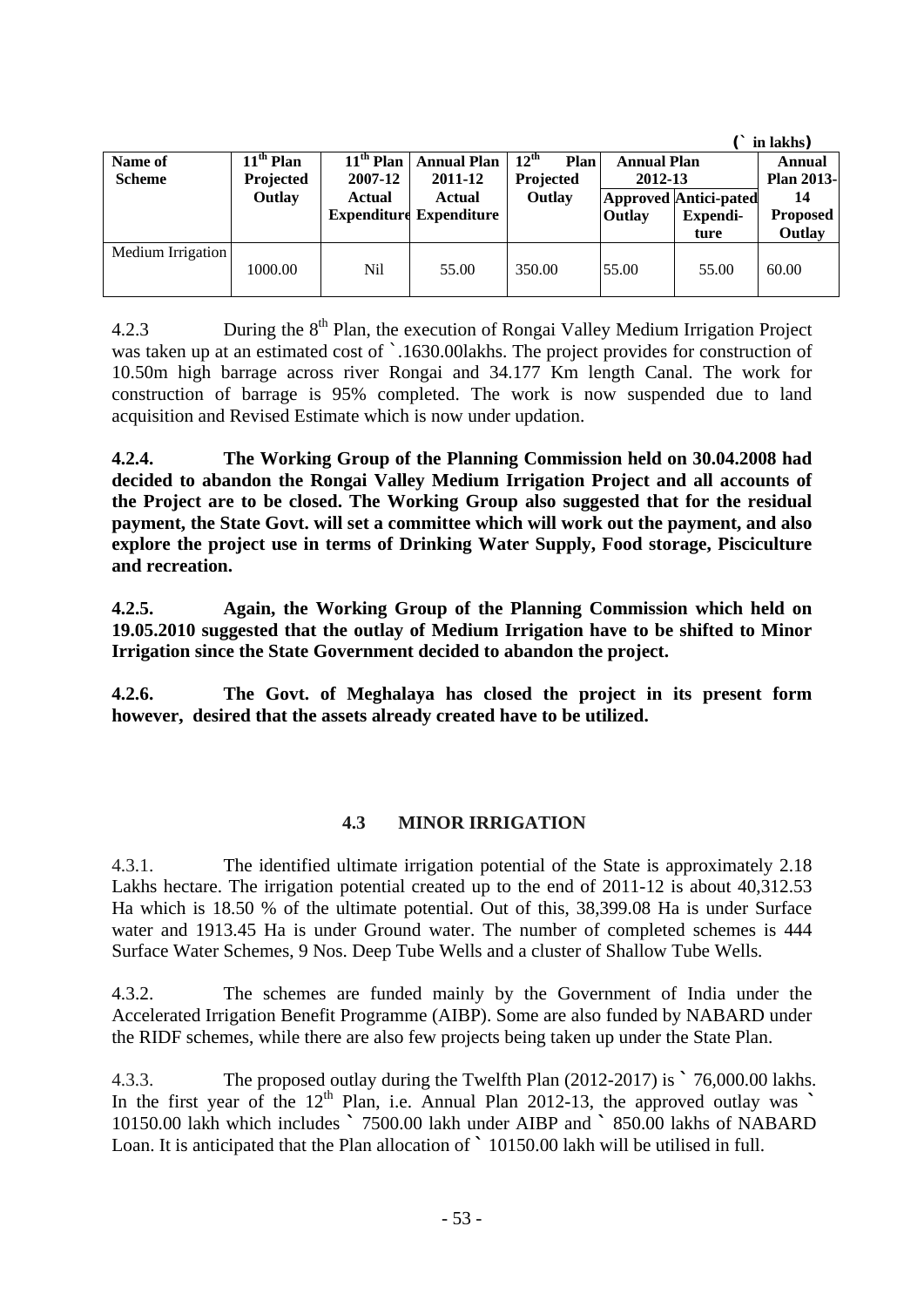4.3.4. The proposed outlay for Annual Plan 2013-14 is ` 11350.00 lakh which includes **`** 8500.00 lakh for A.I.B.P., **`** 850.00 lakhs of NABARD Loan. With this allocation, 5775 Hectares is targeted to be irrigated.

#### **4.4 COMMAND AREA DEVELOPMENT**

4.4.1. 6 (six) M.I. projects at an estimated cost of ` 122.20 Lakhs has been physically completed during 2012-13 with a balance expenditure of ` 37.00 Lakhs. The new proposal under the cluster of 5 (five) M.I. projects at an estimated cost of ` 17,16,200/ covering an area of 160.77 Ha is under consideration.

4.4.2. The proposed outlay for the  $12<sup>th</sup>$  Plan for this sector is  $\degree$  350.00 lakhs. As against the approved outlay of ` 100.00 lakhs during 2012-13, the anticipated expenditure is ` 38.00 lakhs only. During 2013-14, an amount of ` 110.00 lakhs is proposed for CAD with a target coverage 160 hectares.

## **4.5 FLOOD CONTROL**

4.5.1. Every year during monsoon, flood creates havoc especially in different parts of the state including Garo Hills, Khasi Hills, Jaintia Hills and Ri-Bhoi District. The flash flood damages the standing crops by inundating vast areas of paddy fields, snap road communication by washing away the road formation and semi permanent timber bridges. To restore the road communication, the State Government annually incurs heavy non-plan expenditure for repairing and restoration of the damaged roads and bridges. Permanent measures for protection of roads and bridges, paddy fields, cultivation lands and habitats are therefore necessary.

4.5.2 The projected outlay for Flood Control for the  $12<sup>th</sup>$  Plan period is  $\degree$  2100.00 (L) and the approved outlay for the Annual Plan 2012-13 is ` 310.00 (L) which is expected to be utilized in full. The proposed outlay for 2013-14 is ` 2300.00 (L).

4.5.3. The  $11<sup>th</sup>$  Plan outlay and expenditure, the projected outlay and anticipated expenditure during the  $12<sup>th</sup>$  Plan and proposed outlay for the Annual Plan 2013-14 is indicated in the table below:-

|                         |                  |                    |                    |                |                               |                 | in lakhs)       |
|-------------------------|------------------|--------------------|--------------------|----------------|-------------------------------|-----------------|-----------------|
| Name of scheme          | $11th$ Plan      | $11th$ Plan        | <b>Annual Plan</b> | $12^{th}$ Plan | <b>Annual Plan</b><br>2012-13 |                 | Annual          |
|                         | <b>Projected</b> | 2007-12            | 2011-12            | Projected      |                               |                 | Plan            |
|                         | Outlay           | <b>Actual</b>      | <b>Actual</b>      | Outlay         | Approved                      | Antici-         | 2013-14         |
|                         |                  | <b>Expenditure</b> | <b>Expenditure</b> |                | Outlay                        | pated           | <b>Proposed</b> |
|                         |                  |                    |                    |                |                               | <b>Expendi-</b> | Outlay          |
|                         |                  |                    |                    |                |                               | ture            |                 |
| Flood Control including |                  |                    |                    |                |                               |                 |                 |
| Flood Protection Works. | 3300.00          | 1252.15            | 266.00             | 2100.00        | 310.00                        | 310.00          | 2300.00         |
| <b>Total</b>            | 3300.00          | 1252.15            | 266.00             | 2100.00        | 310.00                        | 310.00          | 2300.00         |